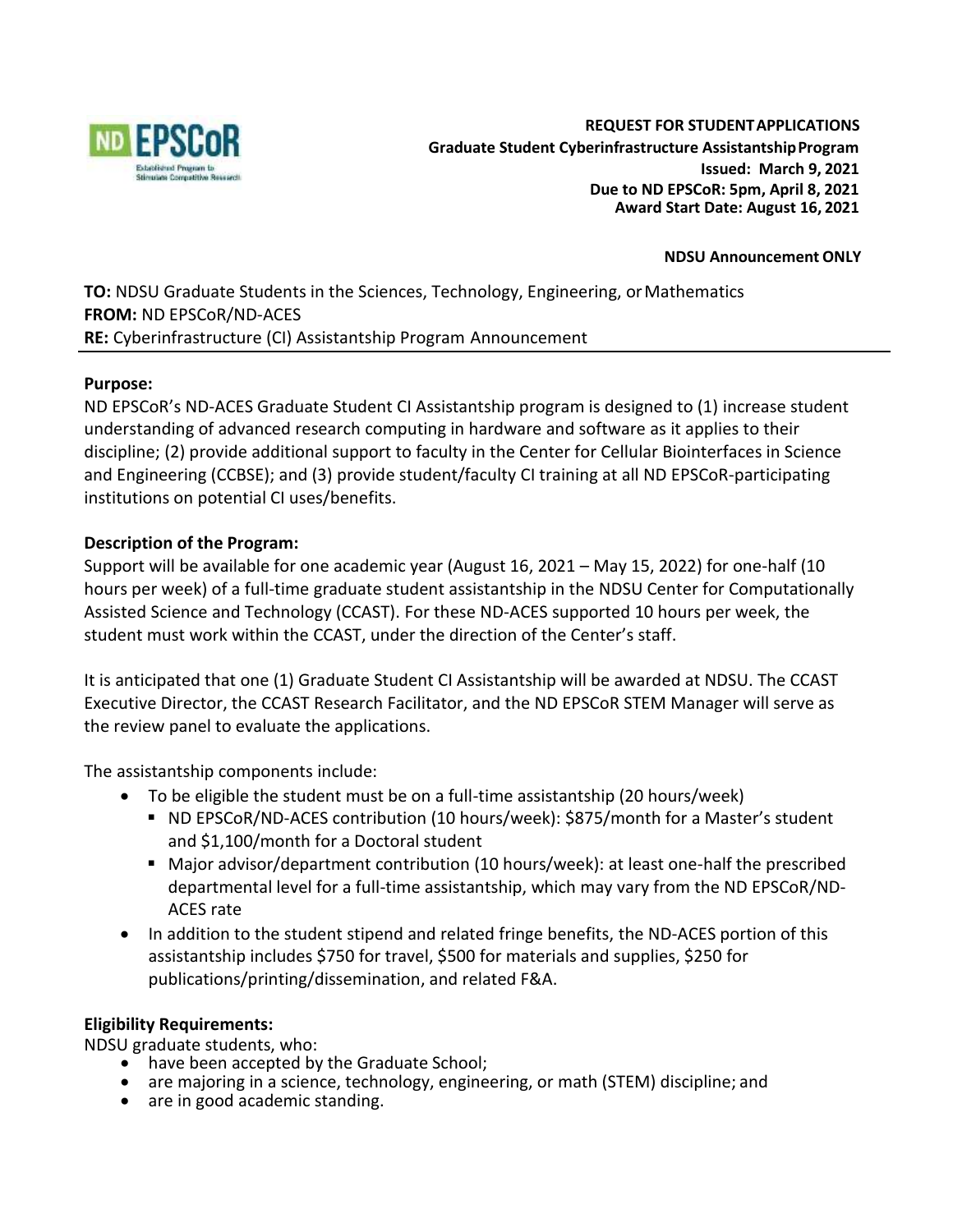# **Application Requirements:**

Graduate student's application must include:

- a letter of endorsement from their major advisor, stating:
	- the major advisor/academic department's commitment to the other one-half (10 hours per week) of the graduate student assistantship and
	- how the CI assistantship will be used to further the student's thesis or dissertation work, including a statement that student is in good standing academically, and that the student will be able to handle the split commitment between the requirements of their research and CI assistantships.
- a 3-page double-spaced essay, by the student, of the past (up to 1 page), present (up to 1 page), and future (up to 1 page) importance of CI to the research within their STEM discipline.

# **Evaluation Criteria:**

- Credentials of the student
- Quality of Essay
- Priority given to:
	- members of an underrepresented or underserved group, as defined by NSF
	- students who have not held a prior CI assistantship with ND EPSCoR

# **Application Submittal Checklist** (Submit electronically):

- 1. *Cover Page***:** Available at <https://www.ndepscor.ndus.edu/fileadmin/ndus/ndepscor/CI/NDSUCICover-GRAs.pdf>
- 2. *Essay***:** Described above. Double spaced with 1-inch margins.
- 3. *Student's credentials*: a 2-page NSF-style Biosketch.
- 4. *NSF-style budget template*: Available at [https://www.ndepscor.ndus.edu/fileadmin/ndus/ndepscor/documents/ND\\_ACES\\_template\\_b](https://www.ndepscor.ndus.edu/fileadmin/ndus/ndepscor/documents/ND_ACES_template_budget.pdf) [udget.pdf](https://www.ndepscor.ndus.edu/fileadmin/ndus/ndepscor/documents/ND_ACES_template_budget.pdf)
- 5. *Budget justification*.
- 6. *Copy of the major advisor's endorsement letter***:** Described above.

# *Electronic Submissions:*

**April 8, 2021 (5pm):** NDSU graduate student deadline to submit completed application to ND EPSCoR [ndepscor@ndus.edu](mailto:ndepscor@ndus.edu) via e-mail attachment. Please indicate subject line as "CI Assistantship Application – NDSU Campus."

# *NOTICE: ND EPSCoR may refuse to review any application that does not comply with the checklist.*

# **Award Announcements and Additional Information:**

Awards will be announced on or about April 22, 2021, and funds are expected to be available on or about August 16, 2021.

Awards are contingent upon availability of funds from the National Science Foundation (NSF) and the ND EPSCoR State Office. These assistantships are provided in conjunction with ND EPSCoR's Track-1 cooperative agreement with the NSF (ND-ACES), which provides for outreach activities throughout North Dakota.